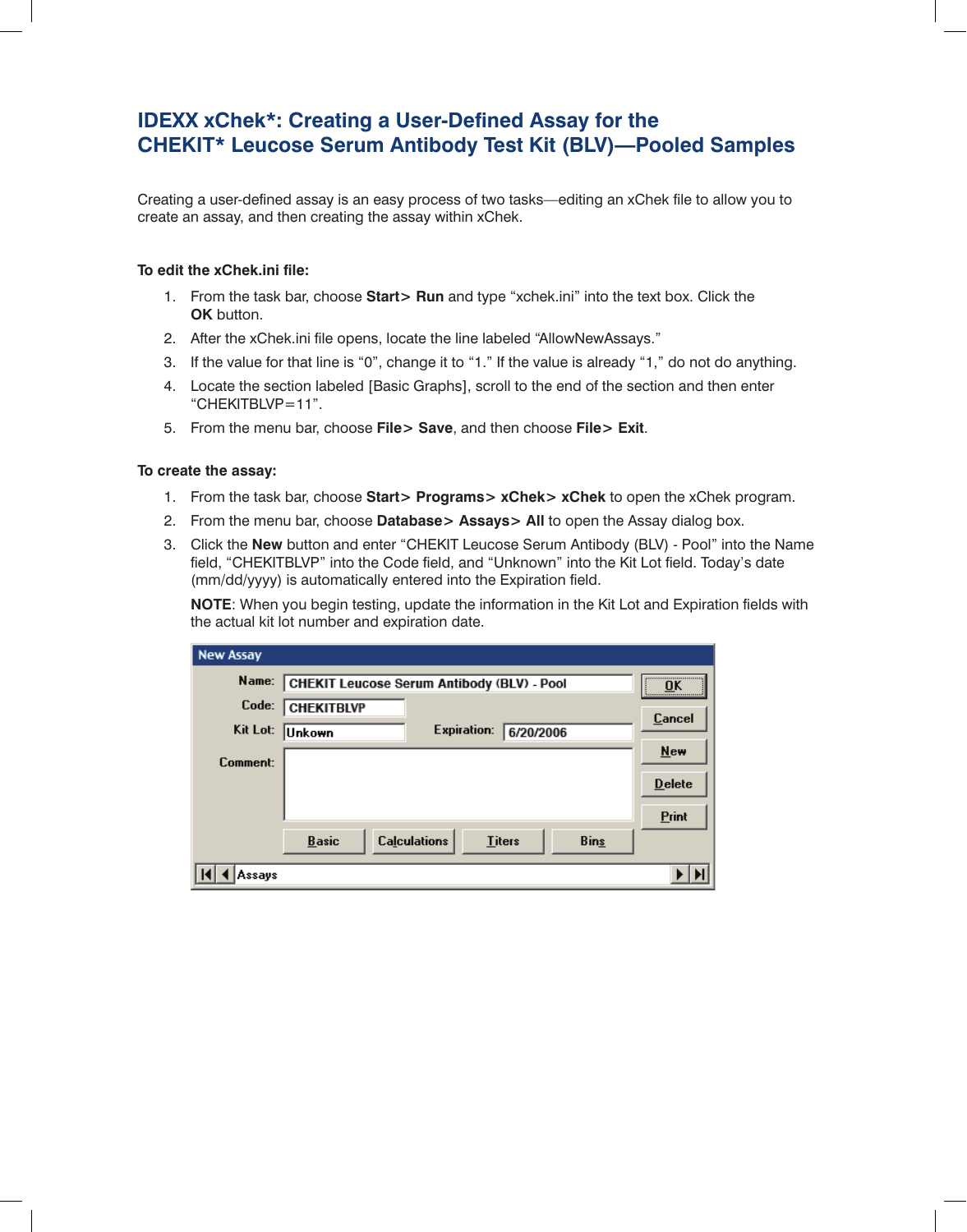4. Click the **Basic** button and select or enter the following information for the respective fields:

Case Type: Animal Samp Filter: 450 Template: BLVs Vert Ref. Filter: 0 Species: Cattle **Dilution:** 10 Technology: ELISA Wells: 1

| <b>New Assay</b>  |                  |                         |      |        |
|-------------------|------------------|-------------------------|------|--------|
| Case Type: Animal |                  | Samp Filter:            | 1450 |        |
| Template:         | <b>BLVs</b> Vert | Ref Filter: $\boxed{0}$ |      |        |
| Species: Cattle   |                  | Dilution:               | 110  | Cancel |
| Technology:       | <b>ELISA</b>     | Wells: $\sqrt{1}$       |      |        |

- 5. Click **OK** to save the settings.
- 6. Click the **Calculations** button and select or enter the following information:

Formulas:

"S" Part of Ratio: Sample1 - Negative

"P" Part of Ratio: Positive - Negative

"N" Part of Ratio: None

Blocking Factor: None

First Calculation:

 Variable: S/P Positive Cutoff: 0.2 Suspect Cutoff: 0.2 Comparison: >=

**NOTE**: xChek is unable to support the Value % calculation. Instead xChek will calculate an S/P value. The cutoff values have been updated to match the new calculation and the interpretation will be the same.

| <b>New Assay</b>                                                                                                   |                            |                                                                                                                       |                     |
|--------------------------------------------------------------------------------------------------------------------|----------------------------|-----------------------------------------------------------------------------------------------------------------------|---------------------|
| Formulas                                                                                                           |                            |                                                                                                                       |                     |
| "S" Part of Ratio:                                                                                                 | Sample1 - Negative         |                                                                                                                       | <br>ΩK              |
| "P" Part of Ratio:                                                                                                 | <b>Positive - Negative</b> |                                                                                                                       | Cancel              |
| "N" Part of Ratio:                                                                                                 | <b>None</b>                |                                                                                                                       |                     |
| <b>Blocking Factor:</b>                                                                                            | None                       |                                                                                                                       | Reset               |
| <b>First Calculation</b><br>Variable: S/P<br>Positive Cutoff: 0.2<br>Suspect Cutoff: 0.2<br>Comparison: $\sqrt{5}$ |                            | <b>Second Calculation</b><br>Variable:<br><b>Positive Cutoff:</b><br>n<br><b>Suspect Cutoff:</b><br>In<br>Comparison: | <b>None</b><br>None |

7. Click **OK** to save these settings and then click the **OK** button to save the assay to the database. You can now test for antibodies against BLV using the xChek Assay Management System.

**NOTE**: xChek does not evaluate controls or results for validity when you use a user-defined assay. You must evaluate the results from each assay in accordance with good laboratory practices. To evaluate your assay validity, please refer to the Reading of Results section in the insert provided with this test kit.